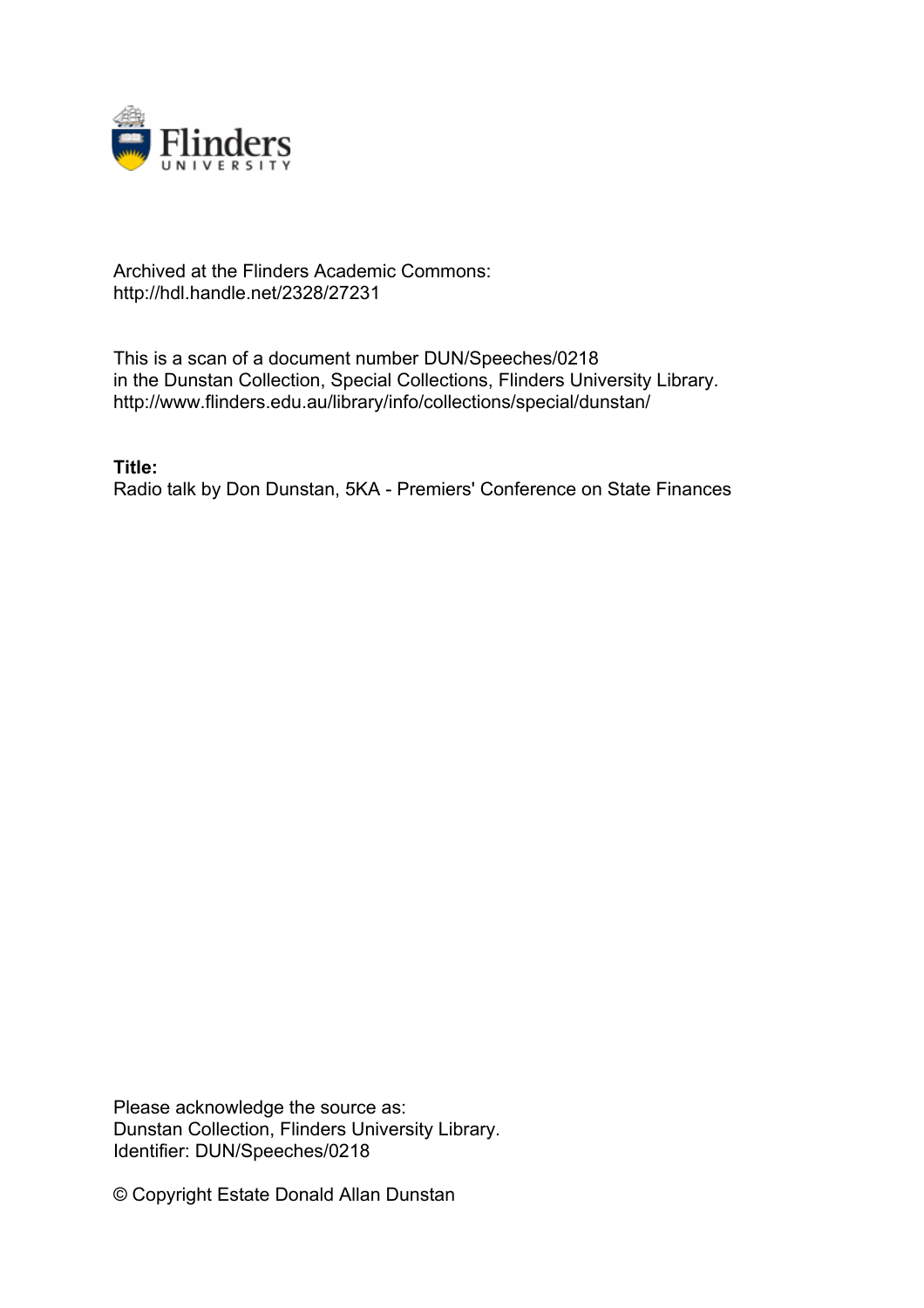5KA BROADCAST BY THE LEADER OF THE OPPOSITION (DON DUNSTAN), 21. 1. 70. SUBJECT; PREMIERS' CONFERENCE ON STATE FINANCES.

GOOD EVENING:

÷

IT SEEMS THAT AS FAR AS STATE TREASURERS AND PREMIERS ARE-CONCERNED A SOLUTION TO THE STATE-COMMONWEALTH FINANCIAL WRANGLING HAS AT LAST BEEN FOUND. AFTER A SERIES OF CONFERENCES THEY HAVE DECIDED TO APPROACH THE PRIME MINISTER (MR. GORTON) IN CANBERRA ON FEBRUARY THE TWENTY-SIXTH WITH A TWO PRONGED PLAN EMBRACING A LONG TERM AND SHORT TERM PLAN FOR A BETTER DEAL FOR THE STATES. THE SHORT TERM MEASURE PROVIDES FOR A SYSTEM OF TAX REIMBURSEMENT GRANTS BASED ON THE RATE OF GROWTH IN INCOME TAX YIELDS, WHILE THE LONG TERM PLAN IS FOR THE ADOPTION IN AUSTRALIA OF A VERSION OF THE CANADIAN TAXATION SYSTEM, WHICH GIVES THE STATES THE RESPONSIBILITY OF ' RAISING A PROPORTION OF INCOME TAX.

WITH THIS CANADIAN PLAN, WHAT IS IN FACT BEING INVESTIGATED BY THE PREMIERS CAN MOST CLEARLY BE SEEN BY CONTRASTING THE PRESENT SYSTEM ALREADY OPERATING IN AUSTRALIA WITH THE CANADIAN MODEL. IN AUGERALIA FINANCIAL ASSISTANCE GRANTS TO THE STATES ARE PROVIDED FROM COMMONWEALTH REVENUES ON THE CONDITION THAT THE STATES REFRAIN FROM COLLECTING INCQME TAX. THE FORMULA GIVES SOME WEIGHTING TO THE DISABILITIES OF WESTERN AUSTRALIA, TASMANIA, AND SOUTH AUSTRALIA AND PROVIDES FOR INCREASES IN THE GRANTS ONCE INDIVIDUAL STATE WAGE LEVELS AND/OR POPULA-TIONS CHANGE. ON THE RECOMMENDATION OF THE GRANTS COMMISSION, TASMANIA ALSO GETS A SPECIAL DISABILITY GRANT DESIGNED TO PROVIDE IT WITH  $\mathbf{A}$ LEVEL OF STATE SERVICES COMPARABLE WITH THE STANDARDS SHOWN FROM AN EXAMINATION OF THE VICTORIAN AND NEW SOUTH WALES BUDGETS. AND THEN, UNDER SECTION 96 OF THE CONSTITUTION, SPECIAL GRANTS AND SPECIFIC PURPOSE GRANTS ARE MADE FROM TIME TO TIME.

BY CONTRAST, IN CANADA PRIOR TO 1962 THE PROVINCES 'RENTED' THEIR INCOME TAXES TO THE FEDERAL GOVERNMENT WHICH BOTH IMPOSED AND COLLECTED THE TAX. IT PAID TO THE PROVINCES 'TAX RENTALS" WHICH GAVE THEM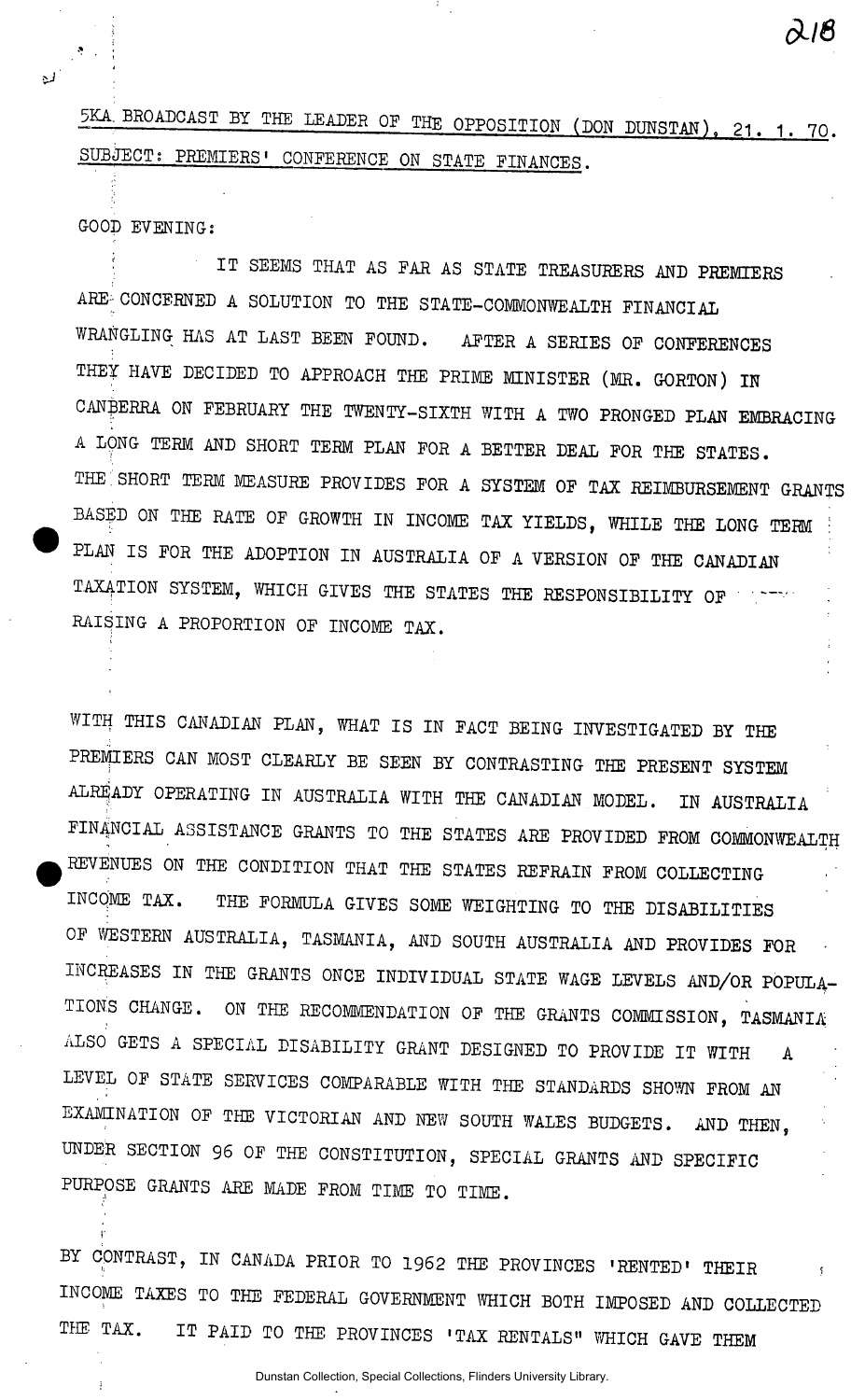TEN PERCENT OP THE PROVINCIAL YIELD OP FEDERAL AND INDIVUAL *\*  INCOME TAX, NINE PERCENT OF THE. TAXABLE INCOME 0 CORPORATIONS, AND FIFTY PERCENT OF THE YIELD IN FEDERAL SUCCESSION DUTIES. TAX EQUALIZATION PAYMENTS WERE MADE WHERE THE OVERALL PAYMENTS WERE BELOW THE WEIGHTED AVERAGE PER CAPITA YIELD IN ONTARIO AND BRITISH COLUMBIA, WHICH ARE PROVINCES EQUIVALENT TO NEW SOUTH WALES AND VICTORIA.

UNFORTUNATELY, THIS CANADIAN AGREEMENT LED TO JUST AS MUCH DISSATISFACTION THERE AS OUR PRESENT ARRANGEMENT BETWEEN THE COMMONWEALTH AND THE STATES HAS HERE. IN 1962, A NEW ARRANGEMENT WAS ENTERED INTO WHERE INSTEAD OF THE CANADIAN FEDERAL GOVERNMENT PAYING A 'TAX RENTAL• TO THE PROVINCES, IT AGREED TO REDUCE THE AMOUNTS OF ITS INDIVIDUAL AND CORPORATE INCOME TAX BY 10 AND 9 PERCENT RESPECTIVELY IN ORDER THAT THE PROVINCIAL GOVERNMENTS COULD IMPOSE THEIR OWN TAXES, WHICH THE FEDERAL GOVERNMENT OFFERED TO i COLLECT. TAX PAYERS, UNDER THIS ARRANGEMENT, ARE ABLE TO TAKE THEIR PROVINCIAL TAX PAYMENTS AS ARATEMENTS OF THEIR FEDERAL TAX LIABILITY.

WHICH BRINS US TO THE PRESENT, WHERE THE SYSTEM HAS BEEN FOUND IN MANY AREAS TO BE A NEW DISTINCTION THAT PROVIDES VERY LITTLE ACTUAL DIFFERENCE. PROVINCES LIKE MANITOBA AND SASKATCHEWAN TAX INDIVIDUALS AT; RATES IN EXCESS OF THE ALLOWED ABATEMENTS, AND THOSE TWO PROVINCES' TOGETHER WITH ONTARIO, QUEBEC AND NEWFOUNDLAND TAX CORPORATIONS AT RATES IN EXCESS OF THE ALLOWED ABATEMENTS. IN THE MATTER OF EQUALIZATIO RATES, DESIGNED TO ENSURE A CONSISTENT STANDAR OF DEVELOPMENT AND SERVICES THROUGHOUT THE COUNTRY, THERE IS A HIGHLY COMPLEX ARRANGEMENT WHICH THE CANADIANS ARE ALSO FINDING VERY UNSATISFACTORY.

WELL, WHAT THEN WOULD HAPPEN IF AUSTRALIA WERE TO CHANGE TO A SYSTEM OF THE CANADIAN KIND? FIRSTLY, VICTORIA AND NEW SOUTH WALES, AND PARTICULARLY VICTORIA, WOULD BE LIKELY TO ACHIEVE A LARGER SUM IN TAX REVENUES. BUT THEN, IF THE SMALLER STATES LIKE SOUTH AUSTRALIA WANTED ACCESS TO THE REVENUES THAT COME FROM GROWTH ANT'EXPANSION, THEY WOULD HAVE TO IMPOSE HIGH RATES OF PERSONAL AND COMPANY TAX, DESPITE e)<br>1 Dunstan Collection, Special Collections, Flinders University Library.